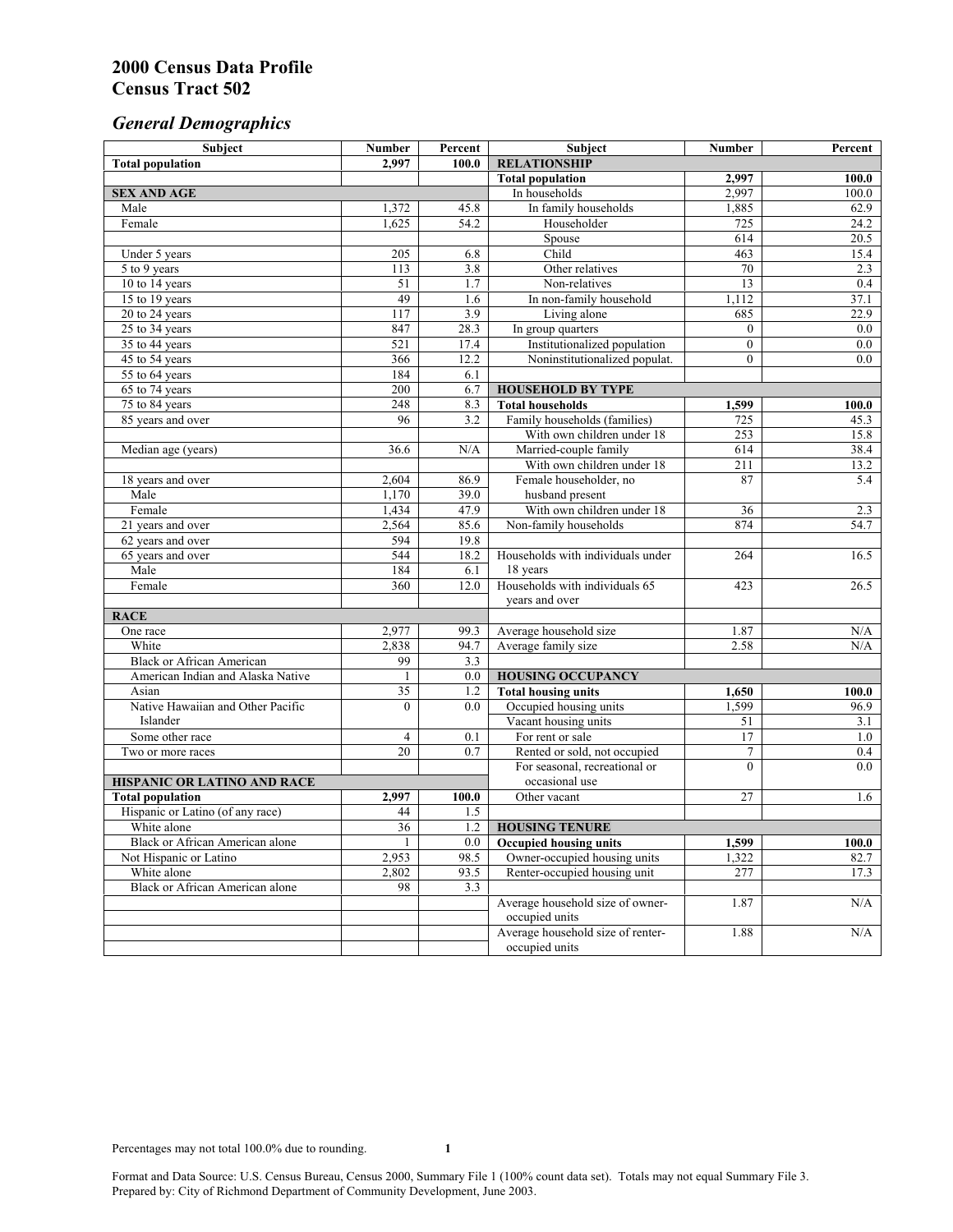# *Social Characteristics*

| <b>Subject</b>                                             | <b>Number</b>            | Percent       | Subject                                          | <b>Number</b>    | Percent |
|------------------------------------------------------------|--------------------------|---------------|--------------------------------------------------|------------------|---------|
| <b>SCHOOL ENROLLMENT</b>                                   | <b>RESIDENCE IN 1995</b> |               |                                                  |                  |         |
| Population 3 years and over enrolled in                    | 425                      | 100.0         | Population 5 years and over                      | 2,800            | 100.0   |
| school                                                     |                          |               | Same house in 1995                               | 1,465            | 52.3    |
| Nursery school, preschool                                  | 57                       | 13.4          | Different house in the U.S. in                   | 1,295            | 46.3    |
| Kindergarten                                               | 23                       | 5.4           | 1995                                             |                  |         |
| Elementary school (grades 1-8)                             | 135                      | 31.8          | Same county                                      | 504              | 18.0    |
| High school (grades 9-12)                                  | 21                       | 4.9           | Different county                                 | 791              | 28.3    |
| College or graduate school                                 | 189                      | 44.5          | Same state                                       | 494              | 17.6    |
|                                                            |                          |               | Different state                                  | 297              | 10.6    |
| <b>EDUCATIONAL ATTAINMENT</b>                              |                          |               | Elsewhere in 1995                                | 40               | 1.4     |
| Population 25 years and over                               | 2,455                    | 100.0         |                                                  |                  |         |
| Less than 9 <sup>th</sup> grade                            | 30                       | 1.2           | NATIVITY AND PLACE OF BIRTH                      |                  |         |
| $9th$ to $12th$ grade, no diploma                          | 106                      | 4.3           | <b>Total population</b>                          | 2,997            | 100.0   |
| High school graduate (includes equivalency)                | 311                      | 12.7          | Native                                           | 2.883            | 96.2    |
| Some college, no degree                                    | 319                      | 13.0          | Born in United States                            | 2.823            | 94.2    |
| Associate degree                                           | 126                      | 5.1           | State of residence                               | 1,684            | 56.2    |
| Bachelor's degree                                          | 984                      | 40.1          | Different state                                  | 1,139            | 38.0    |
| Graduate or professional degree                            | 579                      | 23.6          | <b>Born outside United States</b>                | 60               | 2.0     |
| Percent high school graduate or higher                     | 94.5%                    | N/A           | Foreign born                                     | $\overline{114}$ | 3.8     |
| Percent bachelor's degree or higher                        | 63.7%                    | N/A           | Entered 1990 to March 2000                       | 5                | 0.2     |
|                                                            |                          |               | Naturalized citizen                              | $\overline{114}$ | 3.8     |
| <b>MARITAL STATUS</b>                                      |                          | Not a citizen | $\Omega$                                         | 0.0              |         |
| Population 15 years and over                               | 2,627                    | 100.0         |                                                  |                  |         |
| Never married                                              | 833                      | 31.7          | <b>REGION OF BIRTH OF FOREIGN BORN</b>           |                  |         |
| Now married, not including separated                       | 1,372                    | 52.2          | Total (excluding born at sea)                    | 114              | 100.0   |
| Separated                                                  | 16                       | 0.6           | Europe                                           | 59               | 51.8    |
| Widowed                                                    | 187                      | 7.1           | Asia                                             | 14               | 12.3    |
| Female                                                     | 162                      | 6.2           | Africa                                           | 13               | 11.4    |
| Divorced                                                   | 219                      | 8.3           | Oceania                                          | $\theta$         | 0.0     |
| Female                                                     | 123                      | 4.7           | Latin America                                    | 19               | 16.7    |
|                                                            |                          |               | Northern America                                 | 9                | 7.9     |
| <b>GRANDPARENTS AS CAREGIVERS</b>                          |                          |               |                                                  |                  |         |
| <b>Grandparent living in household with</b><br>14          |                          | 100.0         | <b>LANGUAGE SPOKEN AT HOME</b><br>2.800<br>100.0 |                  |         |
| one or more own grandchildren under 18<br>years            |                          |               | Population 5 years and over                      |                  |         |
|                                                            |                          |               | English only<br>Language other than English      | 2,645            | 94.5    |
| Grandparent responsible for grandchildren                  | 5                        | 35.7          | Speak English less than                          | 155<br>45        | 5.5     |
|                                                            |                          |               | "very well"                                      |                  | 1.6     |
| <b>VETERAN STATUS</b>                                      |                          |               | Spanish                                          | 37               | 1.3     |
| Civilian population 18 years and over<br>Civilian veterans | 2,605<br>257             | 100.0<br>9.9  | Speak English less than                          | $\theta$         | 0.0     |
|                                                            |                          |               | "very well"                                      |                  |         |
| <b>DISABILITY STATUS OF THE CIVILIAN</b>                   | Other Indo-European      | 108           | 3.9                                              |                  |         |
| NONINSTITUTIONALIZED POPULATION                            | languages                |               |                                                  |                  |         |
| Population 5 to 20 years                                   | 213                      | 100.0         | Speak English less than                          | 45               | 1.6     |
| With a disability                                          | 9                        | 4.2           | "very well"                                      |                  |         |
| Population 21 to 64 years                                  | 2,029                    | 100.0         | Asian and Pacific Island                         | $\theta$         | 0.0     |
| With a disability                                          | 260                      | 12.8          | languages                                        |                  |         |
| Percent employed                                           | 70.0%                    | N/A           | Speak English less than                          | $\overline{0}$   | 0.0     |
| No disability                                              | 1,769                    | 87.2          | "very well"                                      |                  |         |
| Percent employed                                           | 89.0%                    | N/A           | Other Languages                                  | 10               | 0.4     |
| Population 65 years and over                               | 548                      | 100.0         | Speak English less than                          | $\mathbf{0}$     | 0.0     |
| With a disability                                          | 208                      | 38.0          | "very well"                                      |                  |         |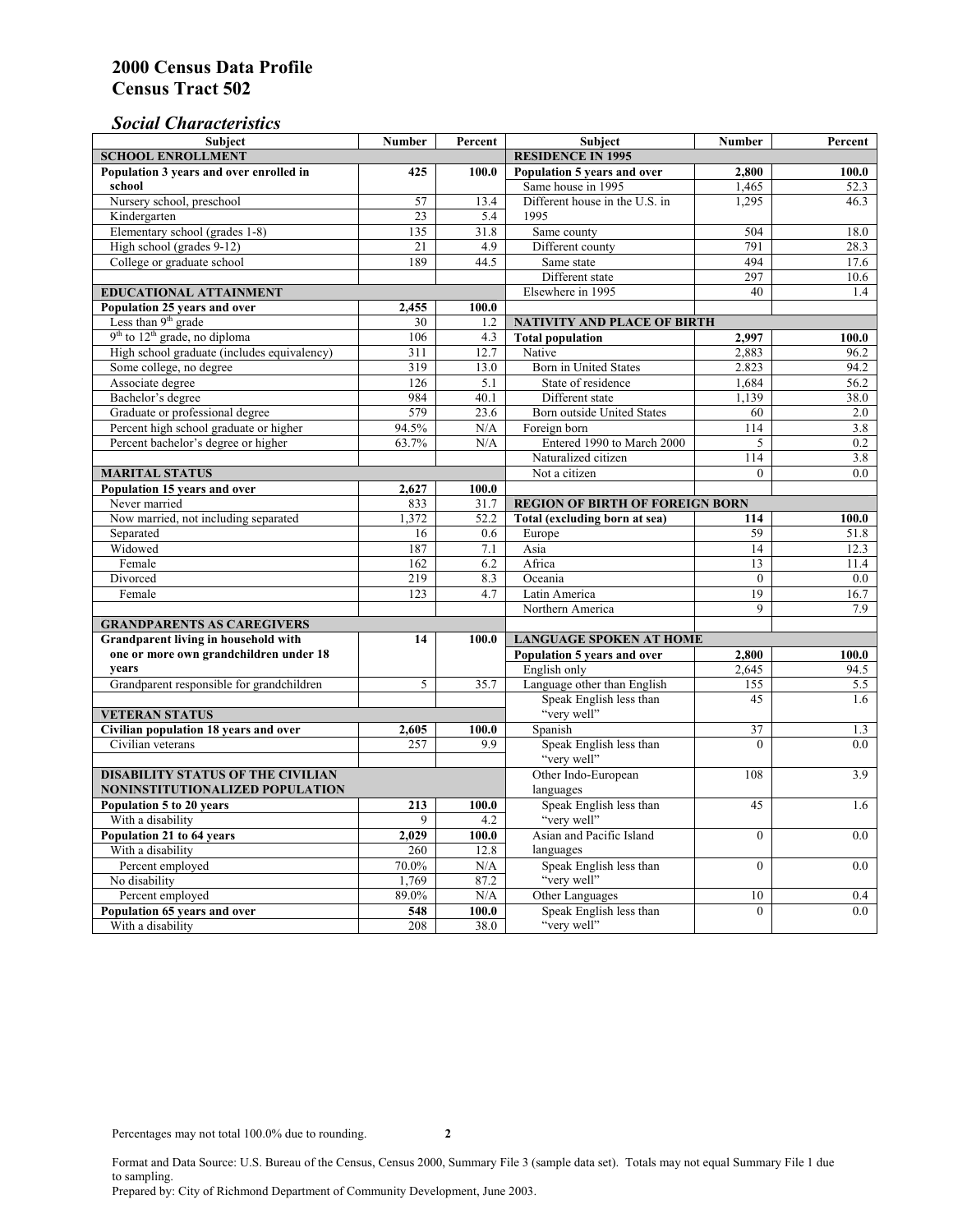### *Economic Characteristics*

| <b>Subject</b>                                                      | Number           | Percent     | Subject                              | Number           | Percent |
|---------------------------------------------------------------------|------------------|-------------|--------------------------------------|------------------|---------|
| <b>EMPLOYMENT STATUS</b>                                            |                  |             | <b>INCOME IN 1999</b>                |                  |         |
| Population 16 years and over                                        |                  | 100.0       | <b>Households</b>                    | 1,594            | 100.0   |
| In labor force                                                      | 1,878            | 71.6        | Less than \$10,000                   | 32               | 2.0     |
| Civilian labor force                                                | 1,868            | 71.2        | \$10,000 to \$14,999                 | 27               | 1.7     |
| Employed                                                            | 1,840            | 70.1        | \$15,000 to \$24,999                 | 157              | 9.8     |
| Unemployed                                                          | 28               | 1.1         | \$25,000 to \$34,999                 | 217              | 13.6    |
| Percent of civilian labor force                                     | 1.5%             | N/A         | \$35,000 to \$49,999                 | 246              | 15.4    |
| Armed Forces                                                        | 10               | 0.4         | \$50,000 to \$74,999                 | 367              | 23.0    |
| Not in labor force                                                  | 746              | 28.4        | \$75,000 to \$99,999                 | 268              | 16.8    |
| Females 16 years and over                                           | 1,429            | 100.0       | \$100,000 to \$149,999               | 211              | 13.2    |
| In labor force                                                      | 915              | 64.0        | \$150,000 to \$199,999               | 33               | 2.1     |
| Civilian labor force                                                | 915              | 64.0        | \$200,000 or more                    | 36               | 2.3     |
| Employed                                                            | 915              | 64.0        | Median household income (dollars)    | 56.632           | N/A     |
| Own children under 6 years                                          | 230              | 100.0       |                                      |                  |         |
| All parents in family in labor force                                | 162              | 70.4        | With earnings                        | 1,300            | 81.6    |
|                                                                     |                  |             | Mean earnings (dollars)              | 64,899           | N/A     |
| <b>COMMUTING TO WORK</b>                                            |                  |             | With Social Security income          | 456              | 28.6    |
| Workers 16 years and over                                           | 1,817            | 100.0       | Mean Social Security income          | 13,192           | N/A     |
| Car, truck, or van – drove alone                                    | 1,654            | 91.0        | (dollars)                            |                  |         |
| Car, truck, or van - carpooled                                      | 67               | 3.7         | With Supplemental Security income    | 29               | 1.8     |
| Public transportation (including taxicab)                           | 11               | 0.6         | Mean Supplemental Security           | 10,934           | N/A     |
| Walked                                                              | 10               | 0.6         | income (dollars)                     |                  |         |
| Other means                                                         | $\overline{23}$  | 1.3         | With public assistance income        | $\boldsymbol{0}$ | $0.0\,$ |
| Worked at home                                                      | 52               | 2.9         | Mean public assistance income        | $\theta$         | N/A     |
| Mean travel time to work (minutes)                                  | 18.0             | N/A         | (dollars)                            |                  |         |
|                                                                     |                  |             | With retirement income (dollars)     | 300              | 18.8    |
|                                                                     | 1,840            | 100.0       | Mean retirement income (dollars)     | 12,951           | N/A     |
| Employed civilian population 16 years and over<br><b>OCCUPATION</b> |                  |             |                                      |                  |         |
|                                                                     |                  |             | <b>Families</b>                      | 737              |         |
| Management, professional, and related occupations                   | 1,106            | 60.1<br>4.3 | Less than \$10,000                   |                  | 100.0   |
| Service occupations                                                 | 80               |             |                                      | $\mathbf{0}$     | $0.0\,$ |
| Sales and office occupations                                        | 565              | 30.7        | \$10,000 to \$14,999                 | $\mathbf{0}$     | 0.0     |
| Farming, fishing, and forestry occupations                          | $\boldsymbol{0}$ | 0.0         | \$15,000 to \$24,999                 | 49               | 6.6     |
| Construction, extraction, and maintenance                           | 48               | 2.6         | \$25,000 to \$34,999                 | 44               | 6.0     |
| occupations                                                         |                  |             | \$35,000 to \$49,999                 | 94               | 12.8    |
| Production, transportation, and material moving                     | 41               | 2.2         | \$50,000 to \$74,999                 | 198              | 26.9    |
| occupations                                                         |                  |             | \$75,000 to \$99,999                 | 162              | 22.0    |
|                                                                     |                  |             | \$100,000 to \$149,999               | 139              | 18.9    |
| <b>INDUSTRY</b>                                                     |                  |             | \$150,000 to \$199,999               | 15               | 2.0     |
| Agriculture, forestry, fishing and hunting, and                     | $\boldsymbol{0}$ | 0.0         | \$200,000 or more                    | $\overline{36}$  | 4.9     |
| mining                                                              |                  |             | Median family income (dollars)       | 70,917           | N/A     |
| Construction                                                        | 78               | 4.2         |                                      |                  |         |
| Manufacturing                                                       | $\overline{27}$  | 1.5         | Per capita income (dollars)          | 35,270           | N/A     |
| Wholesale trade                                                     | 135              | 7.3         | <b>Median earnings (dollars)</b>     |                  |         |
| Retail trade                                                        | 134              | 7.3         | Male full-time, year-round workers   | 46,000           | N/A     |
| Transportation and warehousing, and utilities                       | 27               | 1.5         | Female full-time, year-round workers | 39,782           | N/A     |
| Information                                                         | 107              | 5.8         |                                      | Number           | Percent |
| Finance, insurance, real estate, and rental and                     | 357              | 19.4        |                                      | below            | below   |
| leasing                                                             |                  |             |                                      | poverty          | poverty |
| Professional, scientific, management,                               | 345              | 18.8        | Subject                              | level            | level   |
| administrative, and waste management services                       |                  |             | <b>POVERTY STATUS IN 1999</b>        |                  |         |
| Educational, health and social services                             | 396              | 21.5        | <b>Families</b>                      | $\bf{0}$         | 0.0     |
| Arts, entertainment, recreation, accommodation and                  | 57               | 3.1         | With related children under 18 years | $\overline{0}$   | $0.0\,$ |
| food services                                                       |                  |             | With related children under 5 years  | $\mathbf{0}$     | 0.0     |
| Other services (except public administration)                       | 81               | 4.4         | Families with female householder, no | $\bf{0}$         | 0.0     |
| Public Administration                                               | 96               | 5.2         | husband present                      |                  |         |
|                                                                     |                  |             | With related children under 18 years | $\overline{0}$   | $0.0\,$ |
| <b>CLASS OF WORKER</b>                                              |                  |             | With related children under 5 years  | $\overline{0}$   | 0.0     |
| Private wage and salary workers                                     | 1,459            | 79.3        | <b>Individuals</b>                   | 69               | 2.3     |
| Government workers                                                  | 284              | 15.4        | 18 years and over                    | 69               | 2.6     |
| Self-employed workers in own not incorporated                       | 97               | 5.3         | 65 years and over                    | $\mathbf{0}$     | 0.0     |
| business                                                            |                  |             | Related children under 18 years      | $\overline{0}$   | $0.0\,$ |
| Unpaid family workers                                               | $\mathbf{0}$     | 0.0         | Related children 5 to 17 years       | $\overline{0}$   | $0.0\,$ |
|                                                                     |                  |             | Unrelated individuals 15 years and   | 69               | 6.6     |
|                                                                     |                  |             | over                                 |                  |         |

Percentages may not total 100.0% due to rounding. **3** 

Format and Data Source: U.S. Bureau of the Census, Census 2000, Summary File 3 (sample data set). Totals may not equal Summary File 1 due to sampling.

Prepared by: City of Richmond Department of Community Development, June 2003.